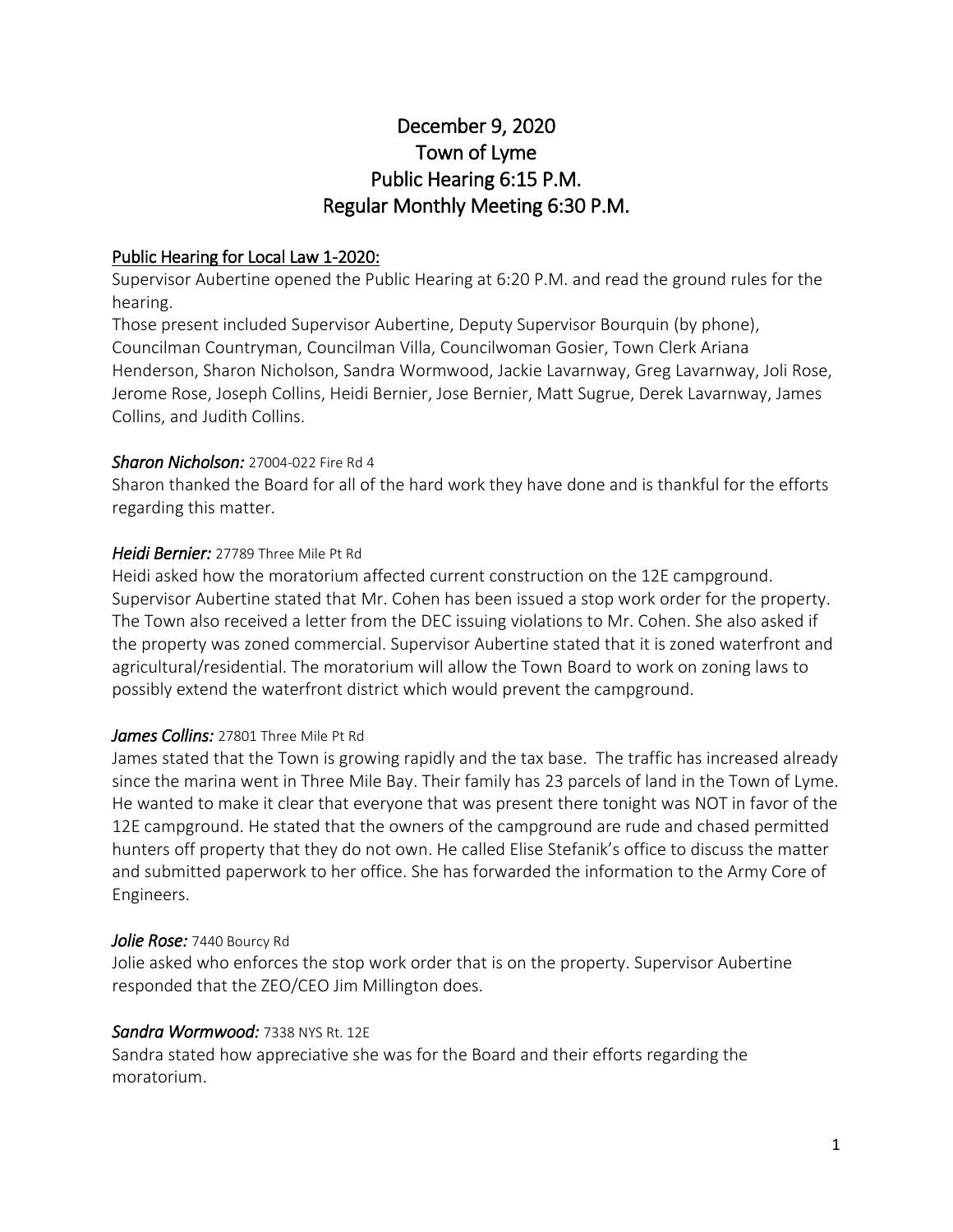Supervisor Aubertine read the County Recommendations for Local Law 1-2020. Supervisor Aubertine asked the Town if they would like to adopt the law.

Resolution 2020-145: Councilwoman Gosier made the motion to adopt local law 1-2020 with the revision to exempt PDD#2 and PDD#3; Councilman Villa seconded the motion; all were in favor; motion carried.

Resolution 2020-146: Councilman Villa made the motion to close the public hearing; Councilman Countryman seconded the motion; all were in favor; motion carried.

# Call to Order:

Supervisor Aubertine called the regular monthly meeting to order at 6:45 p.m. opening the meeting with a prayer and the Pledge of Allegiance.

# Privilege of the Floor

There was no privilege of the floor.

# Supervisor's Report

Resolution 2020-147: Councilman Villa made the motion to approve the November Supervisor's Monthly Financial report; Councilman Gosier seconded the motion; all were in favor; motion carried.

# Highway Superintendent's Report

Pat Weston emailed a quote for a new sander to the Town Board. He stated the current sander is in rough shape and they have had it for 12 years. Councilman Villa stated that keeping the roads clear and sanded is the most important job for the highway department in the winter. He suggested in the future when it is time to buy a new dump truck every 5 years, Pat should also look at the other equipment such as the sander. This way the equipment is always up to date, and the highway department will have reliable equipment. Deputy Supervisor Bourquin asked is the new sander was stainless steel. Pat Weston responded that it was. Deputy Supervisor Bourquin then stated he was in favor of the new sander. Pat also reported that he signed the contract with FEMA to receive the money from the Halloween Storm damage. There are still four outstanding projects with FEMA. Supervisor Aubertine stated that it has been a rough three years regarding the weather and the damage that has been done and Pat has done a great job managing it. Pat also completed work for the County and that money along with the CHIPS money should be coming in shortly. Supervisor Aubertine also stated the wreaths the Highway Department hung in the Village looked great.

Resolution 2020-148: Councilman Villa made the motion to approve the purchase of a new sander for \$16,855.00; seconded by Councilwoman Gosier; all were in favor and the motion was carried.

# Clerk's Report- November 2020

Monthly Receipts were as follow: Total Local Shares Remitted: \$3,244.65; Total State County & Local Revenues: \$3,264.65 Total Non – Local Revenues: \$20.00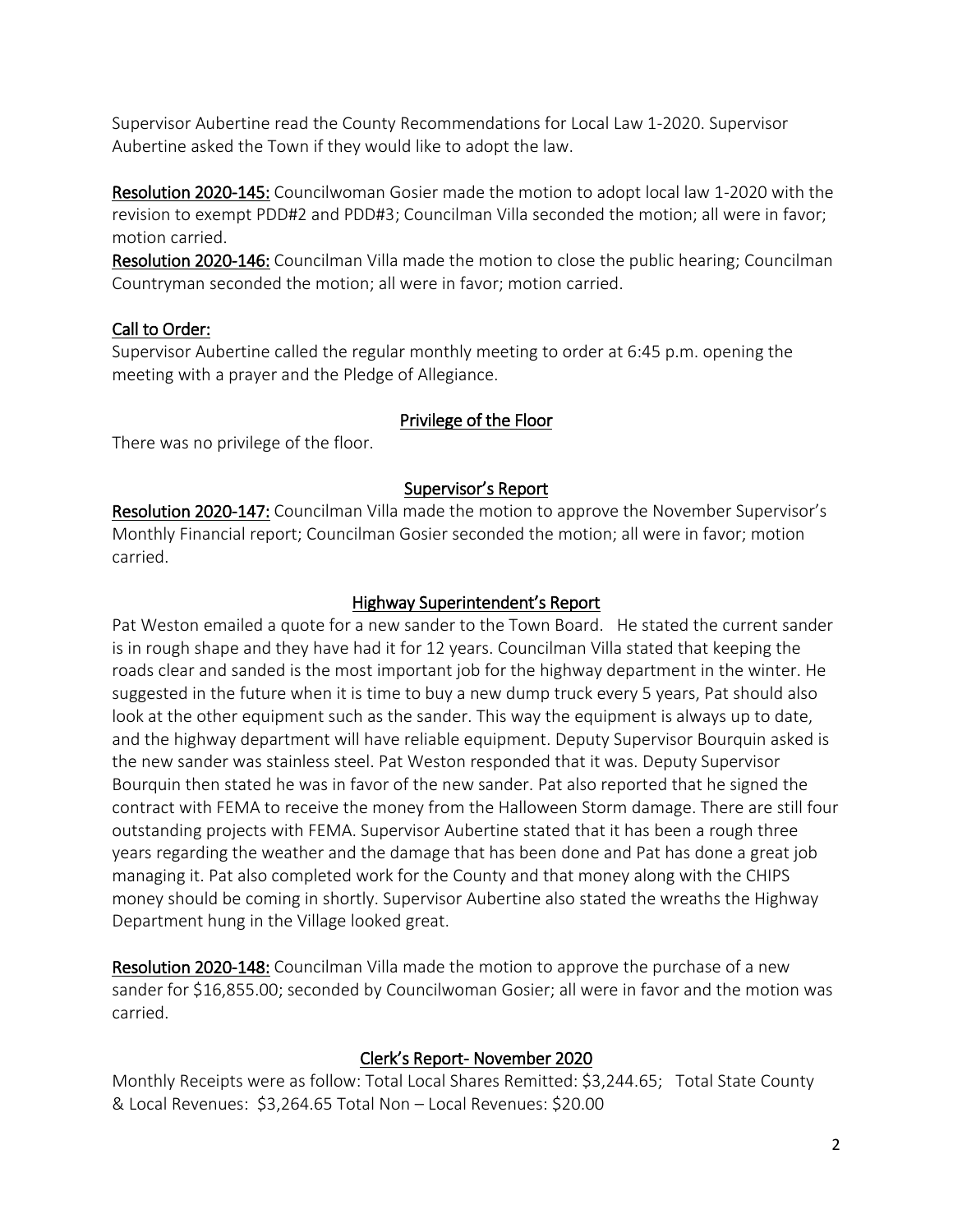# Audit of the Bills (Abstracts #23 & #24)

Resolution 2020-149: Councilman Countryman made the motion to approve Abstract #23 in the amount of \$769.70; seconded by Councilwoman Gosier; all were in favor and the motion was carried.

Resolution 2020-150: Councilman Countryman made the motion to approve Abstract #24 in the amount of \$113,820.90; seconded by Councilwoman Gosier; all were in favor and the motion was carried.

## Approval of the November 11, 2020 Minutes

Resolution 2020-151: Councilman Countryman made a motion to approve November 11, 2020 Minutes; seconded by Councilman Villa; all were in favor and the motion was carried.

## Committee Reports

#### Assessor's Report:

There was no Assessor's Report.

#### Municipal Water Board Report:

There was no Water Board Report.

Highway Superintendent Pat Weston stated he has received several requests for the extension of water on Cheever Road. There are lots for sale across from the Golf Course and they have no water. Supervisor Aubertine stated that he believes that they were going to give 300 feet of pipe for the water line to the owners of the property that requested it at the time, and the owners would pay for the rest of the cost. Supervisor Aubertine asked Pat Weston to call Water Board Chairwoman Marsha Barton to discuss the matter. The process will start with the Water Board and then come to the Town Board for approval.

#### Planning Board:

There was no Planning Board Report.

Zoning Board of Appeals (ZBA): There was no ZBA Report.

## Youth Commission:

There was no Youth Commission report.

## ZEO/CEO Report:

There was no questions on the October and November ZEO/CEO Report.

## TMB Cemetery: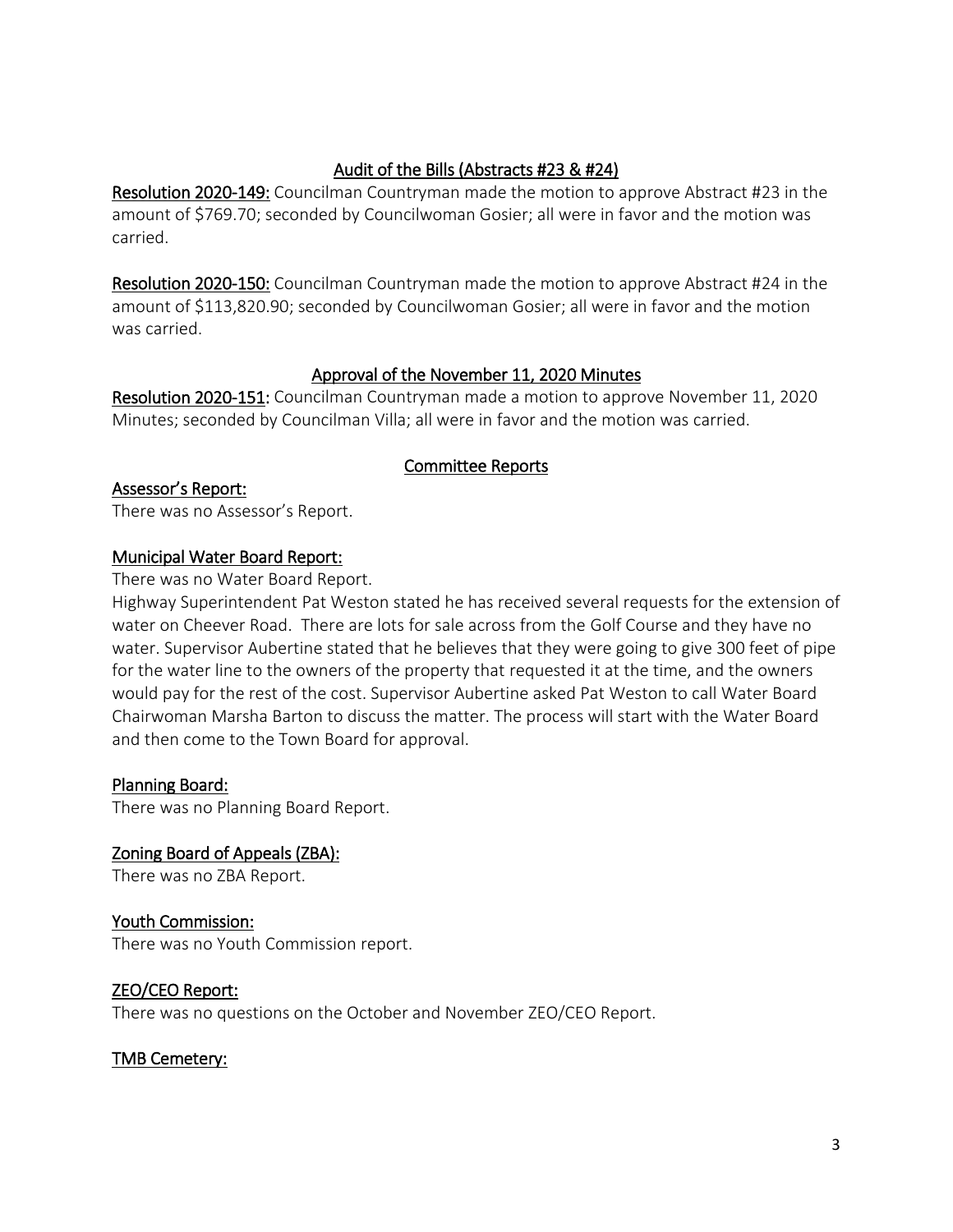Councilwoman Gosier stated that Harry Wilson finished the work he was contracted for the Three Mile Bay Cemetery. The money should be transferred from the Three Mile Bay Cemetery savings into the general fund to pay for the bill.

## Soccer Tournament:

Supervisor Aubertine read the email he received from Mike Lennox to use our soccer fields June 19 and 20, 2021 for a soccer tournament for boys and girls.

"I hope all is well and you are safe and healthy. I would like to inquire and seek your approval to run a boys and girls soccer tournament in Chaumont on June 19 and 20 of 2021. I am working closely with Joe Vaadi (JCC Men's Soccer Coach) and Todd Heckman (Watertown High School Boys Coach) to put together a quality tourney. Our goal is to use the Town Recreation Fields along with the HS Fields for 8u, 10u, 12u, 14u, 16u and 18u teams. We believe this would be great for the business community in Chaumont and great soccer for area teams and teams throughout the State and Canada. It is our hope to work closely with you and the community in making this a great success for now and in the future. Please let me know what you think and we will go from there."

Councilwoman Gosier stated that she was in favor of having the tournament and thinks it is a very good idea. Supervisor Aubertine stated as long as they follow Covid-19 restrictions and guidelines he is in favor. He also stated that the Town would not be liable if something did happen at the tournament according to Jefferson County. Councilman Villa was also in favor but reminded Supervisor Aubertine that Mike would need to ask the school to use their fields. The soccer tournament will be called the Lake Ontario Shootout at the Shore.

Resolution 2020-152: Councilman Villa made the motion to allow Mike Lennox, Joe Vaadi, and Todd Heckman the use of our Town soccer fields June 19 and 20, 2021 for the Lake; seconded by Councilwoman Gosier; all were in favor and the motion was carried.

## New Business:

# Zoning Law Proposals:

Supervisor Aubertine stated that Councilman Villa wanted to discuss two laws that he emailed to the Town Board. The first law was the Domesticated Animals Law. Councilman Villa stated that there had been several requests from residents about people NOT allowing their sheep, alpacas, and so on to run free. Supervisor Aubertine had concerns with law which were;

[3. A](https://ecode360.com/30839957#30839957)ll animal waste must be properly disposed of offsite and be kept away from all property or street lines. Disposal off-site shall be no less frequent than weekly.

[4.](https://ecode360.com/30839958#30839958) Odors from animals shall be controlled so as not to be noticeable in any roadway, sidewalk or neighboring property.

Supervisor Aubertine felt as if it would be hard to control the odors of animal and how often the waste was disposed of. Councilwoman Gosier was also concerned with #3 of the law. She also mentioned we needed to verify that the law in compatible with NYS Agriculture and Markets Law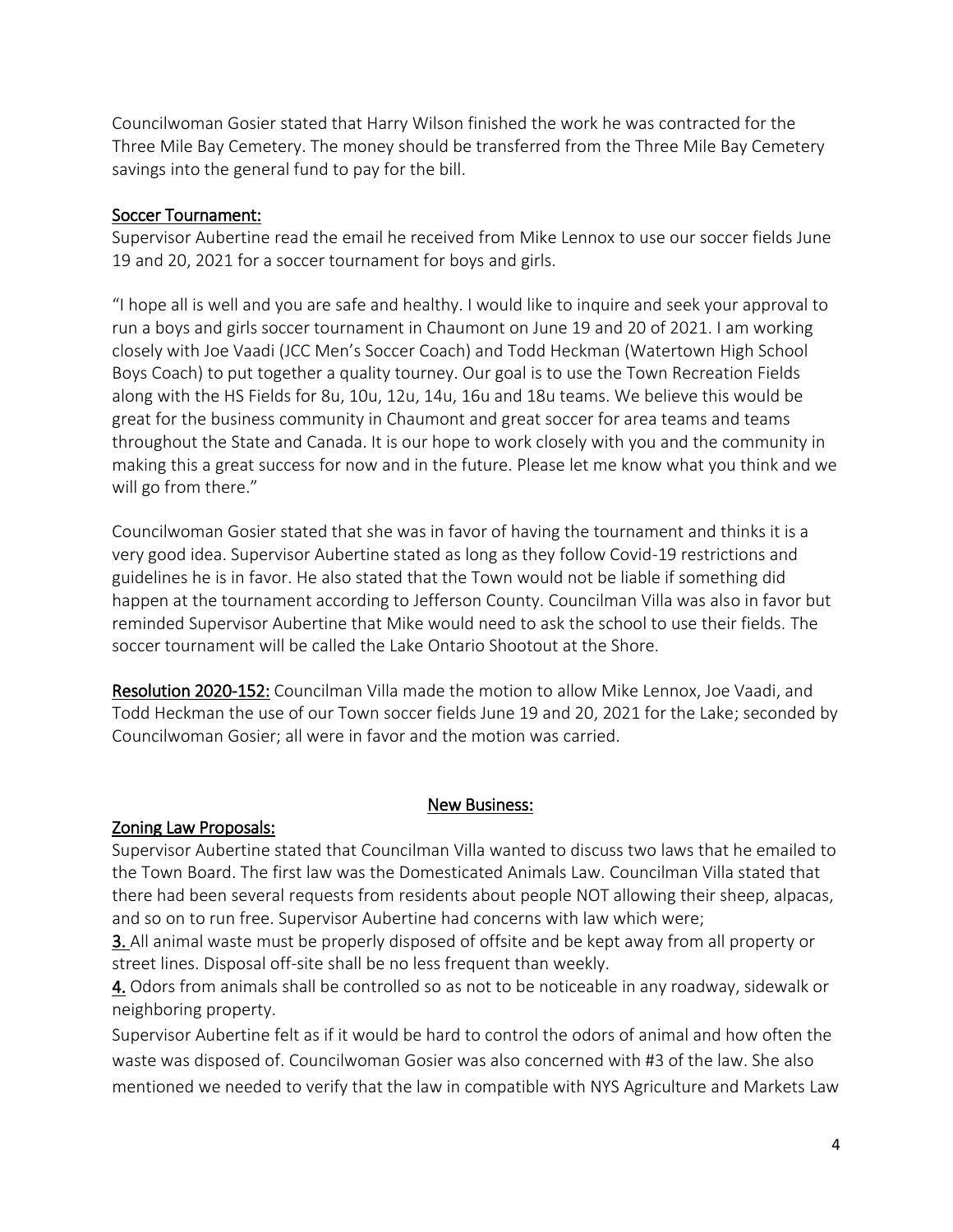that we already abide by. Another question she had was whether the Town would have jurisdiction over an accident caused by livestock if it was on a State or County Road. Councilman Villa stated it would be the same as when we have jurisdiction over a dog. He stated that he was over the point where nothing is updated in our zoning law. He feels something needs to be done sooner than later. Councilman Countryman asked if people that currently have fences would be grandfathered in because of

[2. T](https://ecode360.com/30839956#30839956)he fences or penned-in areas are setback at least 15 feet from all property lines and no closer to the road than the rear line of the residence.

Pat Weston agrees with the law because he has seen animals hit and have to suffer and it is very dangerous for animal to run free in the road. Councilman Bourquin didn't agree with several points of the law. The decision was made by Councilman Villa to table the law. Supervisor Aubertine stated it would be tabled until the Board could review it further.

The second law was the Short Term Rental Law. Supervisor Aubertine asked Deputy Supervisor Bourquin if he had any concerns with the law. Deputy Supervisor Bourquin stated he thought the Town should have a registration form for the Short Term Rental owners and also that we should include something regarding snowmobiles. One of the complaints that we have received is that snowmobiles have been going across neighbors properties. Councilman Villa stated he left out the registration form because that was one of the biggest complaints when the Town had the first public hearing on the original proposed law. He said that the law states the maximum occupancy for each short-term rental shall be two people per bedroom plus two. For example, a short-term rental with three bedrooms is allowed eight occupants. Another section of the law Councilman Villa highlighted was that the short-term rental owner must provide all owners of property adjacent to the short-term rental with the name, address and telephone number of a contact person or entity. Such contact person or entity must be able to address any complaint received regarding the short-term rental site within one hour of receiving the complaint. The Town Board agreed that the Town of Lyme should also be notified along with the neighbor of the contact information. There was further discussion on how the short term rental owner would notify the Town of Lyme whether it was an email or there would be a form to complete.

Resolution 2020-153: Councilman Villa made the motion to send the proposed Short Term Rental Law to the Town Attorney and County Planning for review; seconded by Councilwoman Gosier; all were in favor and the motion was carried.

Supervisor Aubertine completed the Short SEQR form with the Town Board.

Resolution 2020-154: Councilman Villa made the motion to set the Public Hearing for the Short Term Rental Law for January 13, 2021 at 6:15 p.m.; seconded by Councilman Countryman; all were in favor and the motion was carried.

#### Supervisor Appointed Committee: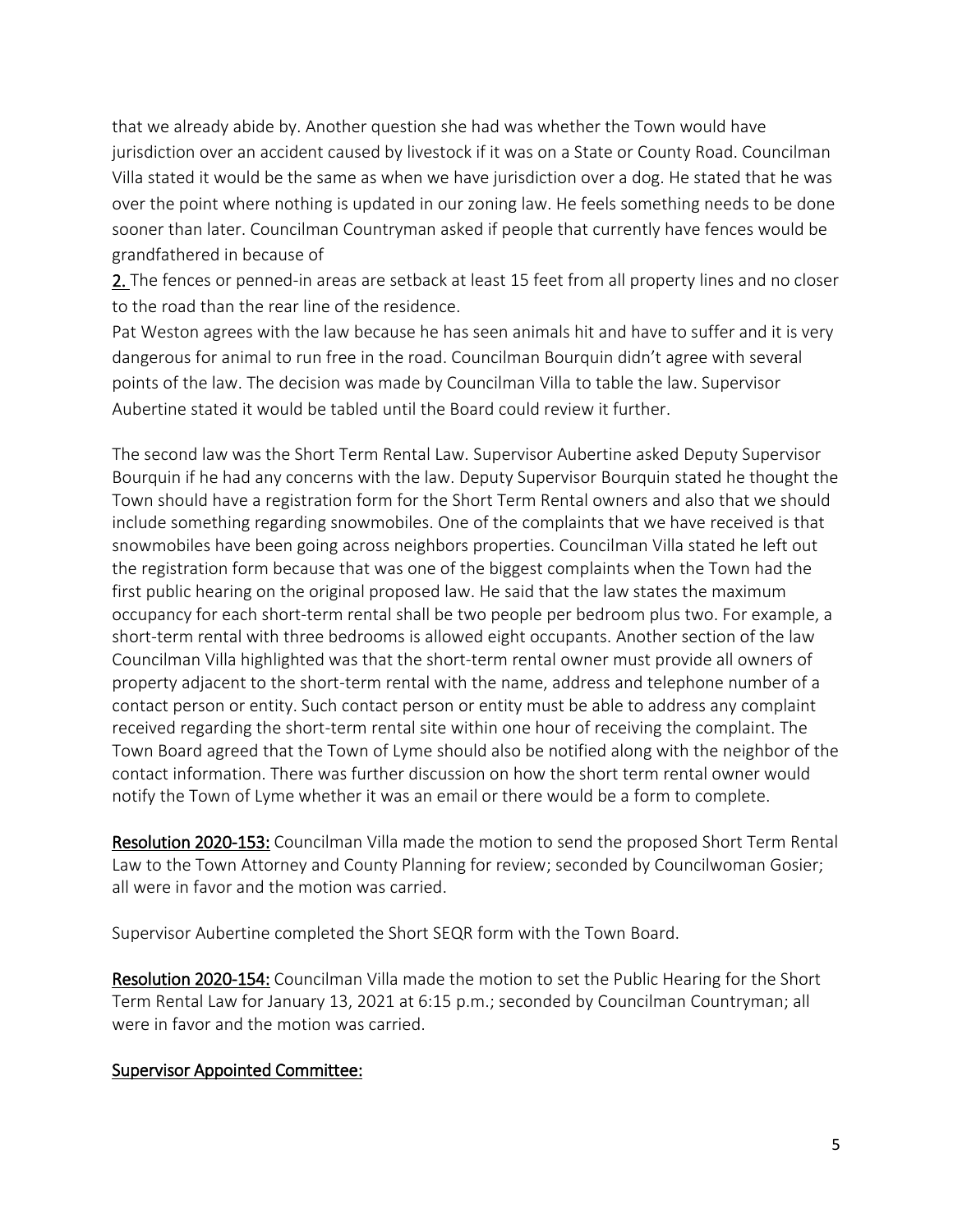Supervisor Aubertine stated he can appoint a committee if he feels it is needed. He would like to assign ZBA Chairwoman Judi Bates, Councilwoman Julia Gosier, and Planning Board Member Susan Warner to study our zoning laws and make the appropriate changes. He said the Planning Board is too busy to revise the laws but it needs to be done. One law he would like to see worked on is Property Maintenance so that our Zoning Officer will enforce it. Councilwoman Gosier stated one of their main focuses should be the issues that the Town has been facing with waterfront properties and preserving the waterfront properties.

## Old Business:

# Year End Meeting:

Supervisor Aubertine reminded the Board that the Year End Meeting is scheduled for December 30, 2020 at 6:30 p.m. The Board also discussed the best date for the Organizational Meeting.

Resolution 2020-155: Councilman Villa made the motion to hold our organizational meeting at January 7, 2021 at 6:30 p.m.; seconded by Councilwoman Gosier; all were in favor and the motion was carried.

# Online Privilege of the Floor

There was no online privilege of the floor.

# Privilege of the Floor

# *Heidi Bernier:* 27789 Three Mile Pt Rd

Heidi suggested that we may need more porter johns for the soccer tournament because of the number of teams and parents that will attend. She also asked if Jeffery Cohen received a permit to build the second cabin on his property. Supervisor Aubertine stated he did not have permission from anyone at the Town or at the State level. Heidi was also concerned about the 9 cabins and 121 proposed RV sites and stated they didn't move to the area to live near a campsite. Councilwoman Gosier stated that the goal of the moratorium was to prevent that from happening.

## Executive Session

Resolution 2020-156: Councilman Villa made the motion to enter Executive Session at 8:00 p.m.; seconded by Councilman Countryman; all were in favor and the motion was carried.

Resolution 2020-157: Councilman Villa made the motion to close Executive Session at 8:15p.m.; seconded by Councilwoman Gosier; all were in favor and the motion was carried.

# Return to Open Meeting

Resolution 2020-158: Councilman Villa made the motion to enter Open Meeting at 8:15:10 p.m.; seconded by Councilwoman Gosier; all were in favor and the motion was carried.

# Adjournment